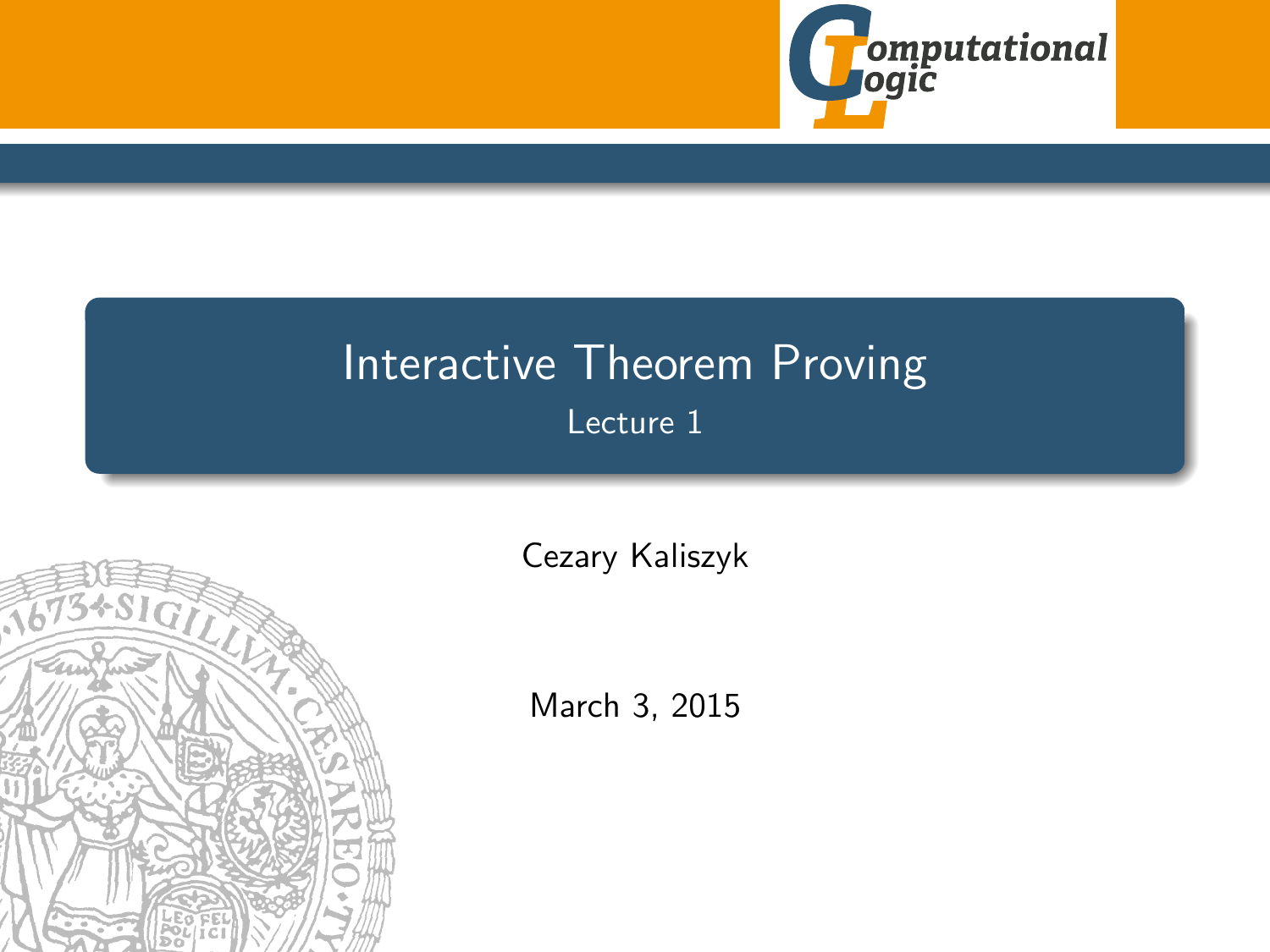# **Administration**

#### **Teacher**

- Cezary Kaliszyk
- Consultation hours: Thursday afternoon, 3M12

#### Grading

- Lecture: Closed book exam
- Exercises: Assignments and participation
- Presentations

#### Practical Assignments

- Software: HOL Light, Mizar, Coq
- RR but Laptops sometimes convenient.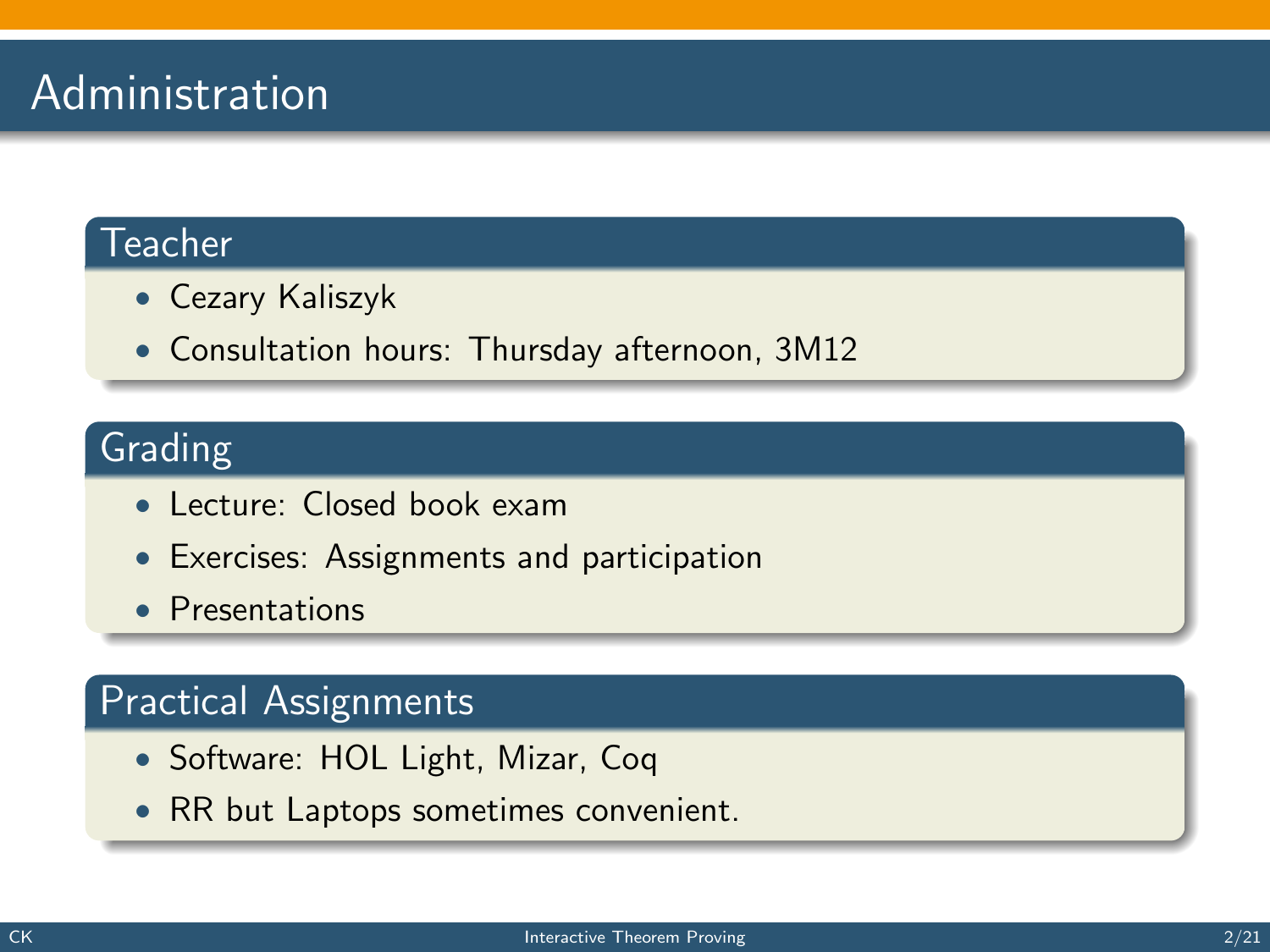### Lecture content

- Proof Assistants
- Simply typed lambda calculus
	- Church vs Curry, derivation formats, well-typedness, term finding
- Second-order typed lambda calculus
	- Π-types, second-order abstraction and application,  $\lambda$ 2
- Types dependent on types
	- Sorts, weakening, formation, properties
- Dependent types
	- $\lambda$ P, minimal logic, natural deduction again
- CoC
	- $\lambda$ -cube, Girard's paradox, classical logic
- Definitions
	- terms, types,  $\delta$ -conversion,  $\rightarrow$  $\Delta$ , axioms
- Sets and set theory
- Numbers and arithmetic
	- N, bits, efficient computation, divisibility, proof irrelevance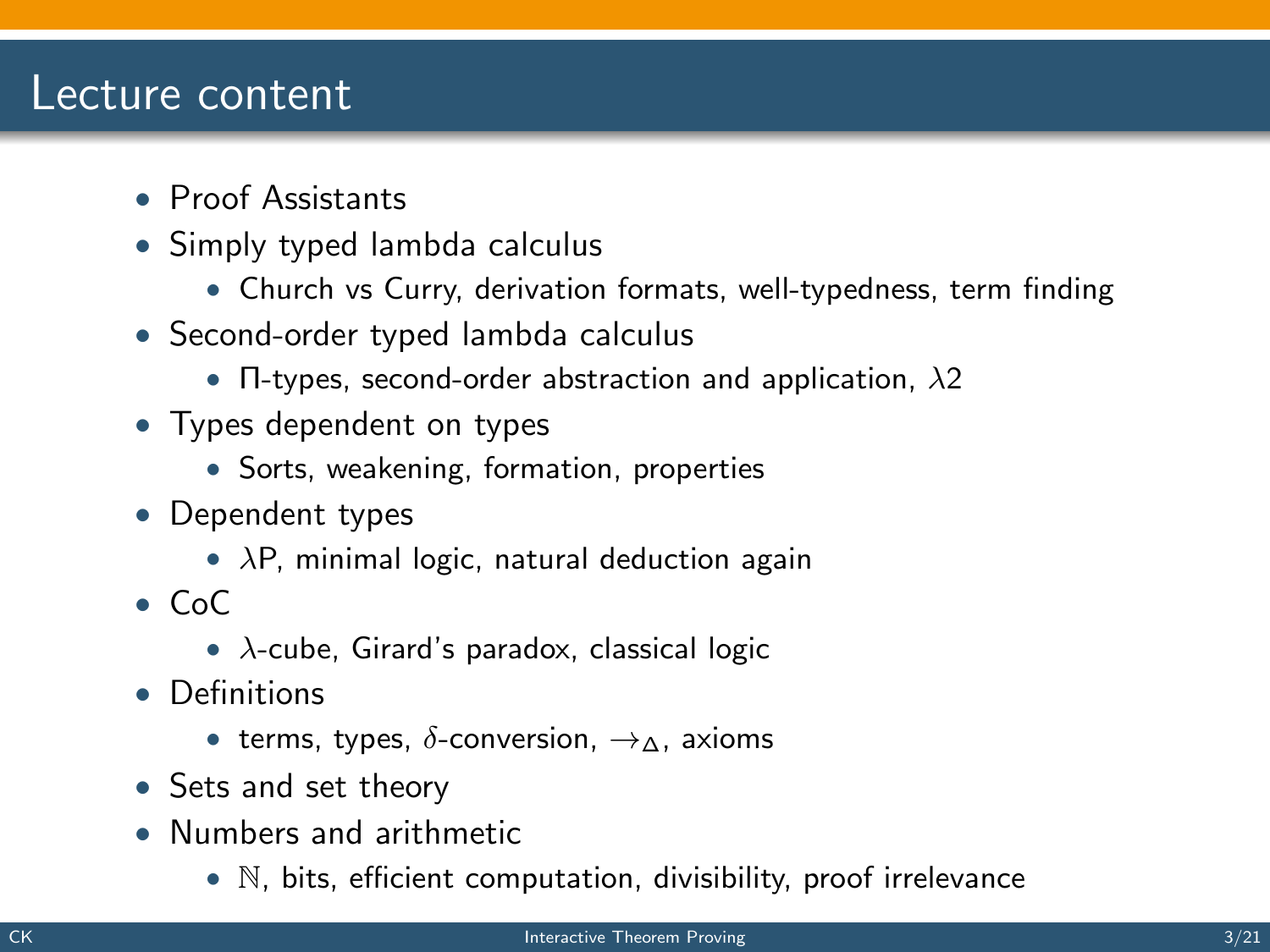### Proseminar content

- HOL Light introduction
- Kernel, rules, subgoal-package, tactics
- Type introduction, quotients, inductive
- Exercises for  $\lambda$ P,  $\lambda$ 2
- Curry-Howard, BHK
- Logical Frameworks (LF, Pure)
- Proving properties modulo  $\alpha$
- Presentations: Automath, Minlog, Agda, Lego, PVS, ?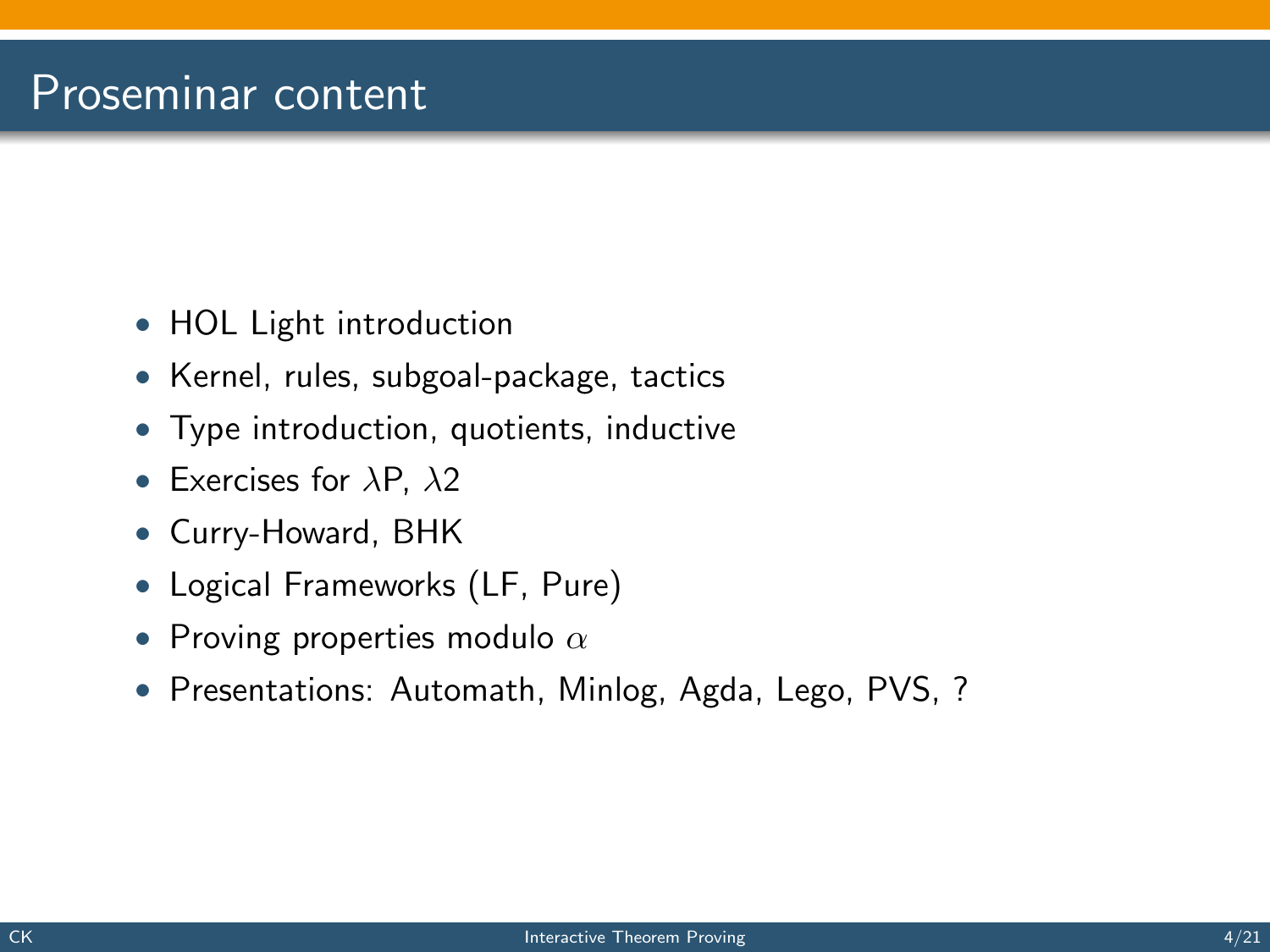# What is a Proof Assistant?  $(1/2)$

#### A Proof Assistant is a

- a computer program
- to assist a mathematician
- in the production of a proof
- that is mechanically checked

#### What does a Proof Assistant do?

- Keep track of theories, definitions, assumptions
- Interaction proof editing
- Proof checking
- Automation proof search

#### What does it implement? (And how?)

- a formal logical system intended as foundation for mathematics
- decision procedures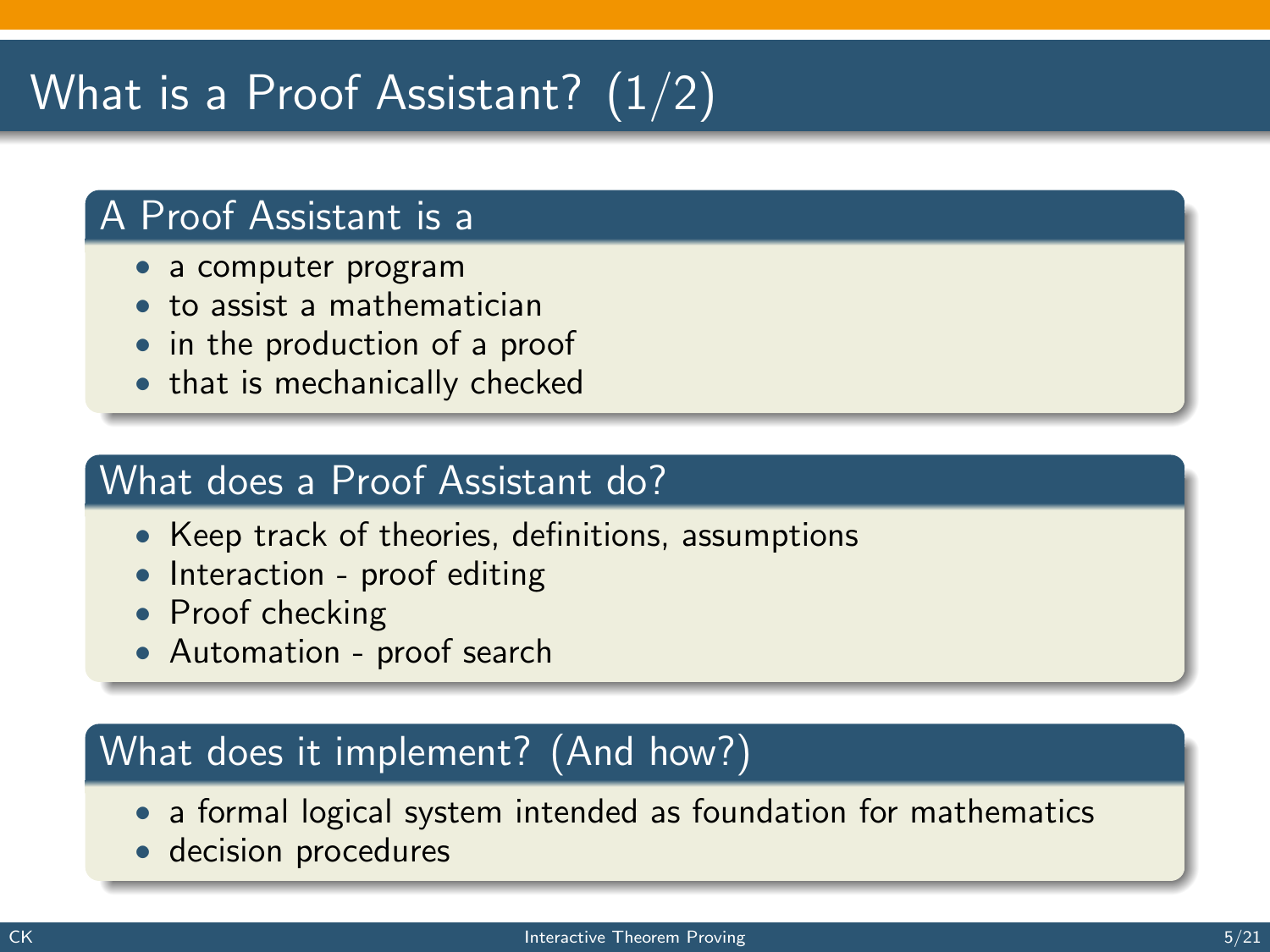Bum pro apice, efto & alsa copi alis ore. ΘA Et B tan inti riot qua מ bus DCC u b. t107 E guL Pat necessitate concurrente cumra

The most compact way of stacking balls of the same size in space is a pyramid.

$$
V=\frac{\pi}{\sqrt{18}}\approx 74\%
$$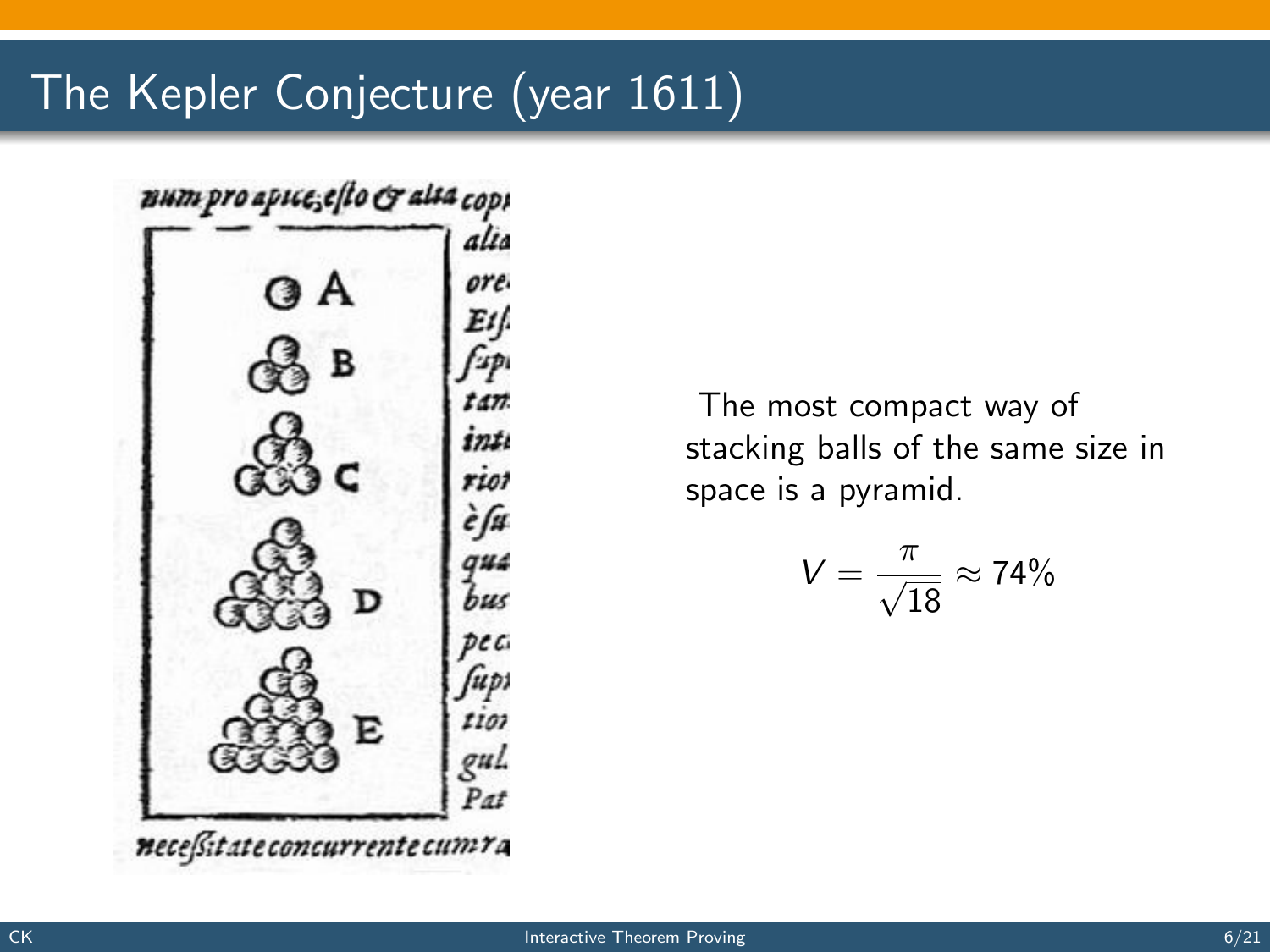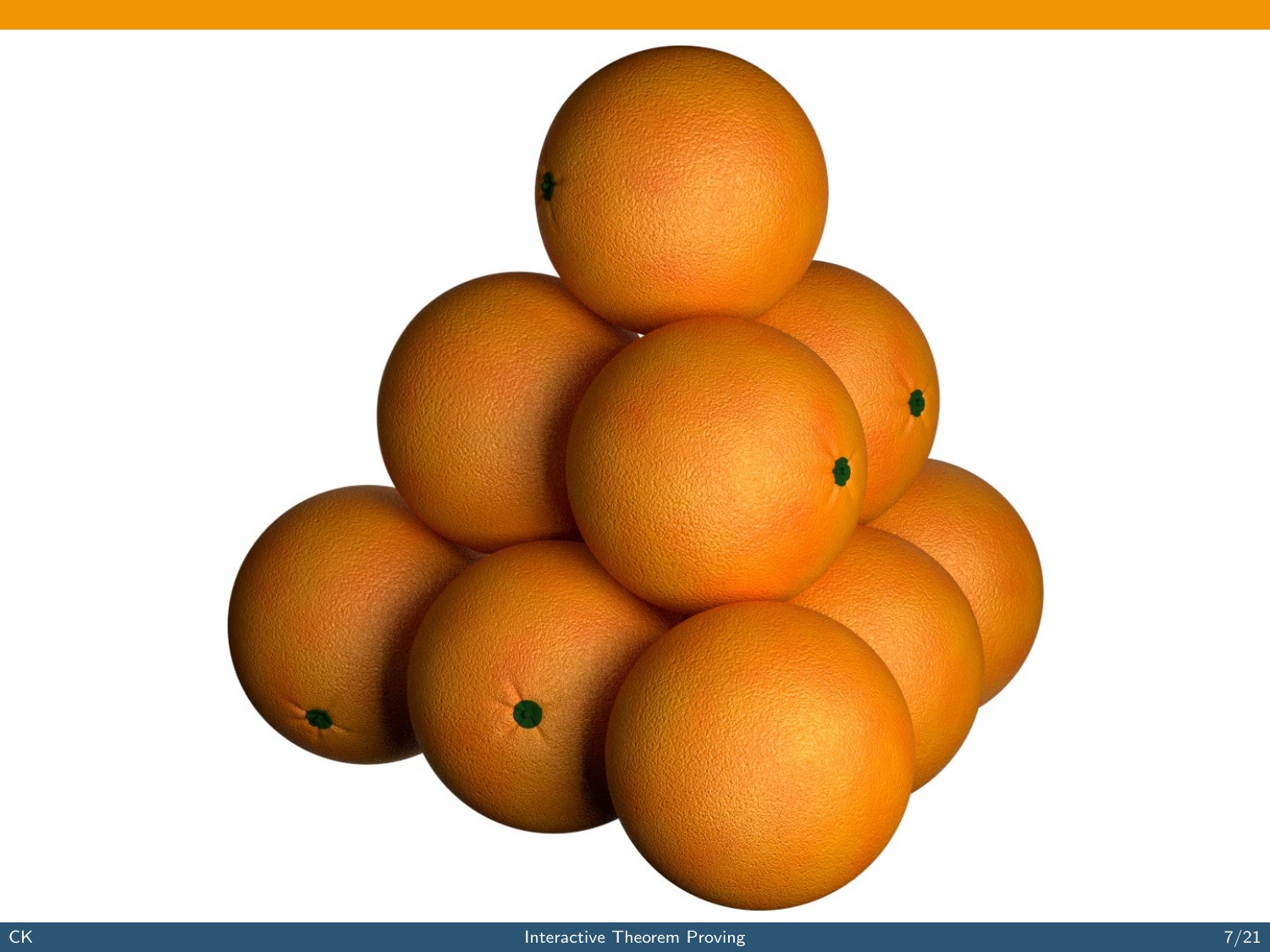# The Kepler Conjecture (year 1611)

### Proved in 1998

- Tom Hales, 300 page proof using computer programs
- Submitted to the Annals of Mathematics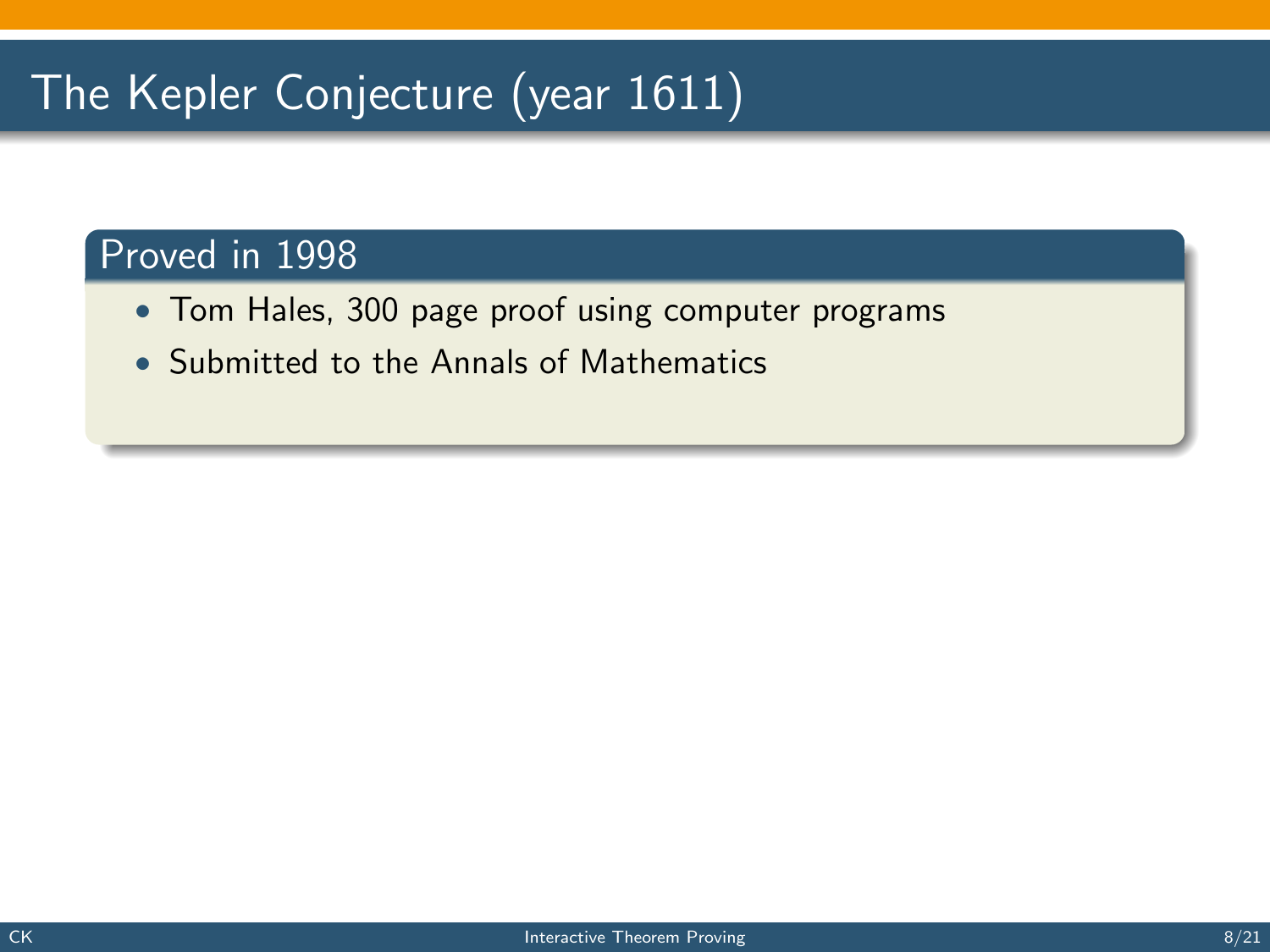# The Kepler Conjecture (year 1611)

#### Proved in 1998

- Tom Hales, 300 page proof using computer programs
- Submitted to the Annals of Mathematics
- 99% correct... but we cannot verify the programs

#### 1039 equalities and inequalities

For example:

$$
\frac{-x_1x_3-x_2x_4+x_1x_5+x_3x_6-x_5x_6+}{+x_2(-x_2+x_1+x_3-x_4+x_5+x_6)}<\tan(\frac{\pi}{2}-0.74)\\ \sqrt{4x_2\left(\begin{smallmatrix} \frac{x_2x_4(-x_2+x_1+x_3-x_4+x_5+x_6)+}{+x_1x_5(x_2-x_1+x_3+x_4-x_5+x_6)+}\\ +x_3x_6(x_2+x_1-x_3+x_4+x_5-x_6)-\\ -x_1x_3x_4-x_2x_3x_5-x_2x_1x_6-x_4x_5x_6 \end{smallmatrix}\right)}
$$
\leq 1
$$
$$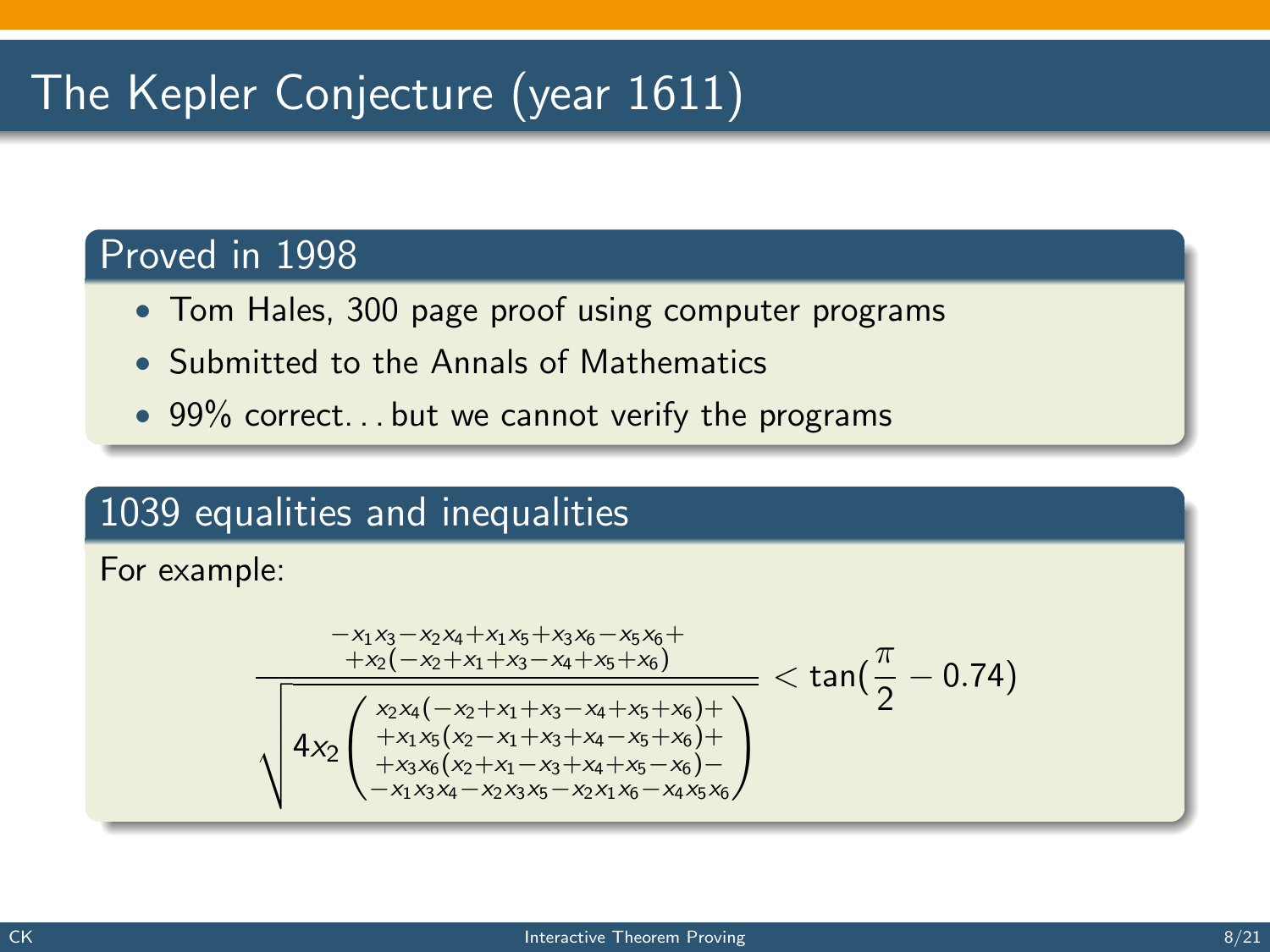# The Kepler Conjecture (year 1611)

#### Solution? Formalized Proof!

- Formalize the proof using Proof Assistants
- Implement the computer code in the system
- Prove the code correct
- Run the programs inside the Proof Assistant

#### Flyspeck Project

- Nearing Completion
- Many Proof Assistants and contributors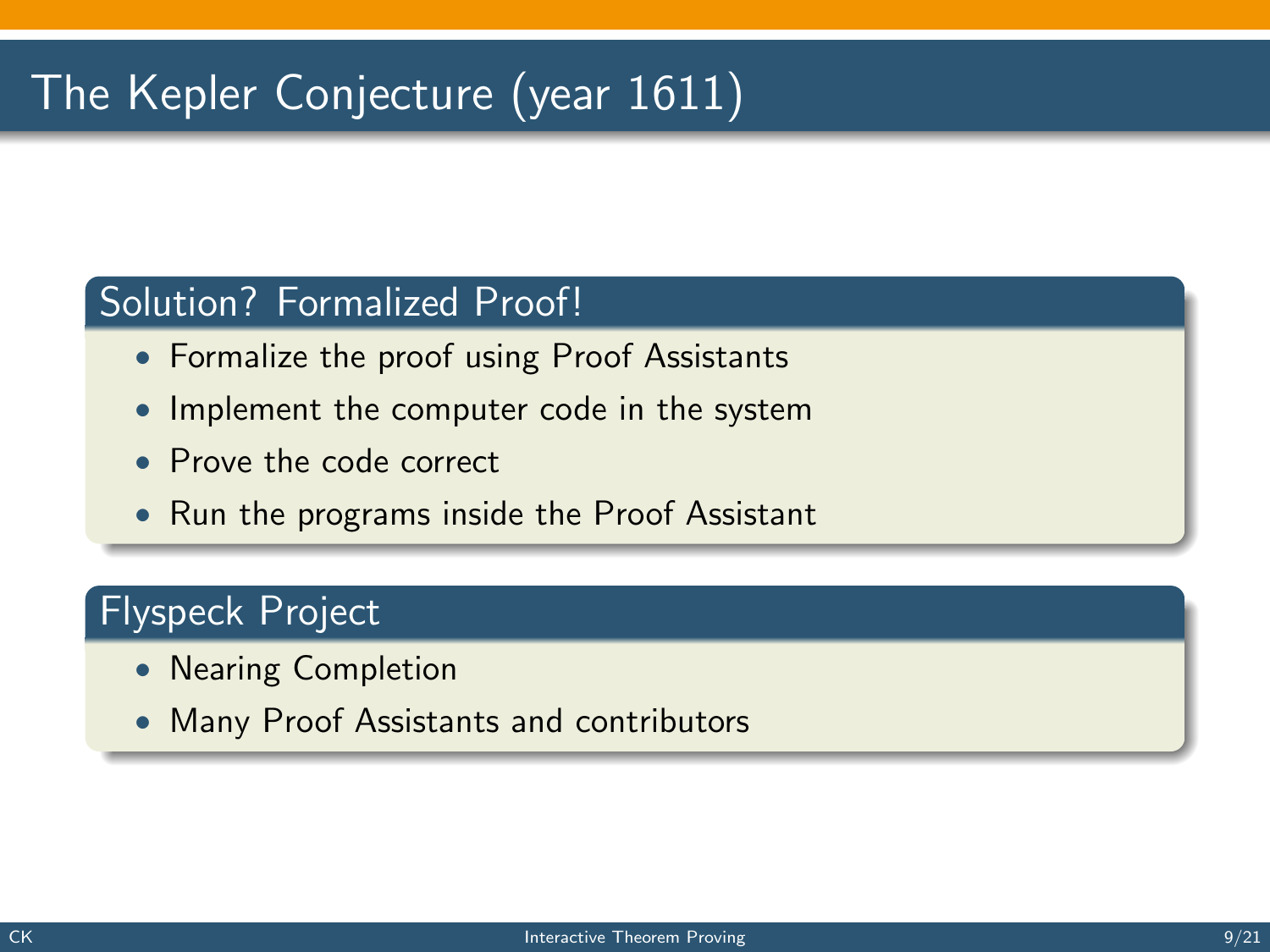# Intel Pentium P5 (1994)

#### FPU unit

- Division lookup table
- For certain inputs division result off

### Replacement

- Few customers cared, still 450M\$
- Birth of HOL Light
- Intel and AMD processors formally verified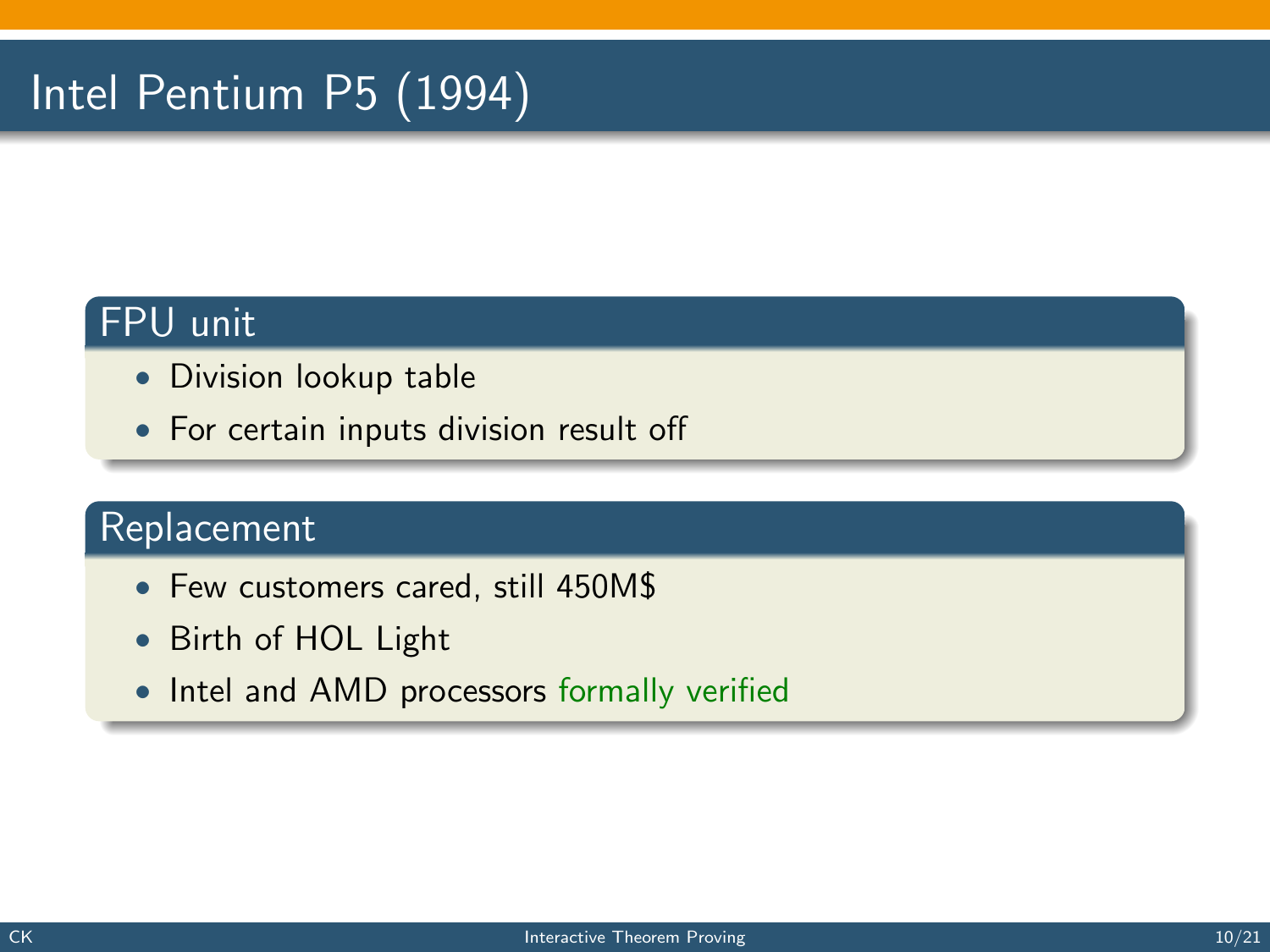```
theorem sart2 not rational:
"sart (real 2) \overline{\mathfrak{C}} 0"
proof
 assume "sart (real 2) \in \mathbb{O}^nthen obtain m n :: nat where
    n nonzero: "n \neq 0" and sqrt rat: "|sqrt (real 2)| = real m / real n"
    and lowest terms: "gcd m n = 1".
 from n nonzero and sqrt rat have "real m = \sqrt{q} | treal 2) \frac{1}{2} * real n" by simp
 then have "real (m<sup>2</sup>) = \sqrt{2} sqrt (real 2))<sup>2</sup> * real (n<sup>2</sup>)"
    by (auto simp add: power2 eq square)
 also have "(sqrt (real 2))<sup>2</sup> = real 2" by simp
 also have "... * real (m^2) = real (2 * n^2)" by simp
 finally have eq: ^{\circ} m<sup>2</sup> = 2 ^{\circ} n<sup>2</sup> ...
 hence \frac{1}{2} dvd m^2"
 with two is prime have dvd m: "2 dvd m" by (rule prime dvd power two)
 then obtain \overline{k} where "m = 2^{-*} k"
 with eq have "2 * n^2 = 2^2 * k^2" by (auto simp add: power2 eq square mult ac)
 hence "n^2 = 2 * k^2" by simp
 hence "2 dvd n^2" ..
 with two is prime have "2 dvd n" by (rule prime dvd power two)
 with d\overline{d} m have "2 d\overline{d} and d\overline{m} m" by (rule gcd greatest)
 with lowest terms have \overline{P} 2 dvd 1" by simp
 thus False \overline{b}v arith
ded
```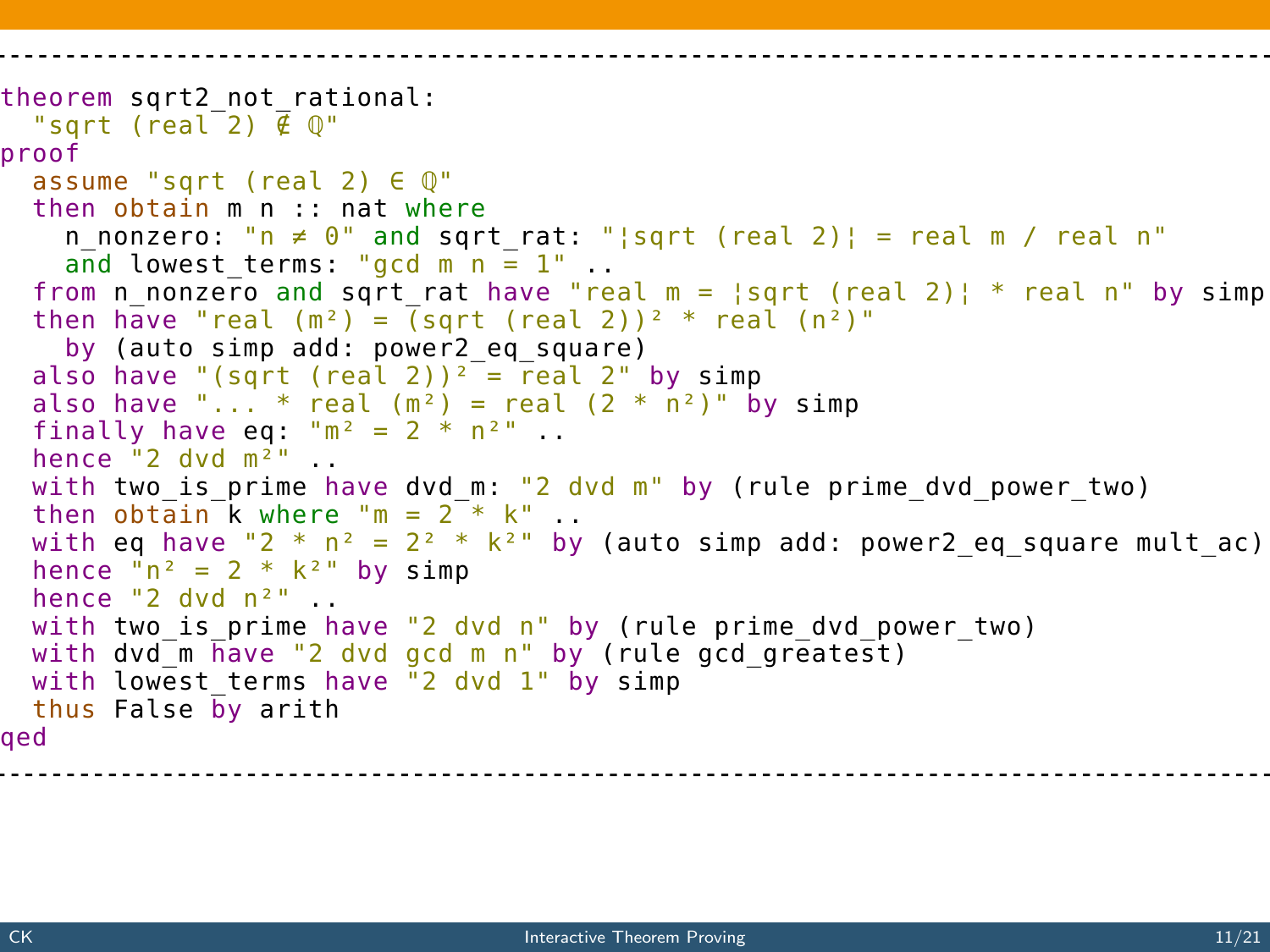```
theorem sart2 not rational:
 "sart (real 2) \overline{\mathfrak{C}} 0"
proof
 assume "sart (real 2) \in \mathbb{O}^nthen obtain m n \cdot at where
    n nonzero: "n \neq 0" and sqrt rat: "|sqrt (real 2)| = real m / real n"
    and lowest terms: "gcd m n = 1".
 from n nonzero and sqrt rat have "real m = \sqrt{q} | treal 2) \frac{1}{2} * real n" by simp
 then have "real (m<sup>2</sup>) = \sqrt{2} sqrt (real 2))<sup>2</sup> * real (n<sup>2</sup>)"
    by (auto simp add: power2 eq square)
 also have "(sqrt (real 2))<sup>2</sup> = real 2" by simp
 also have "... * real (m^2) = real (2 * n^2)" by simp
 finally have eq: ^{\circ} m<sup>2</sup> = 2 ^{\circ} n<sup>2</sup> ...
 hence \frac{1}{2} dvd m^2".
 with two is prime have dvd_m: "2 dvd m" by (rule prime_dvd_power_two)
 then obtain \overline{k} where "m = 2^{-*} k"
 with eq have "2 * n^2 = 2^2 * k^2" by (auto simp add: power2 eq square mult ac)
 hence "n^2 = 2 * k^2" by simp
 hence "2 dvd n^2".
 with two is prime have "2 dvd n" by (rule prime dvd power two)
 with dvd m have "2 dvd gcd m n" by (rule gcd greatest)
 with lowest_terms have "2 dvd 1" by simp
 thus False \overline{b}v arith
ded
```
# de Bruijn factor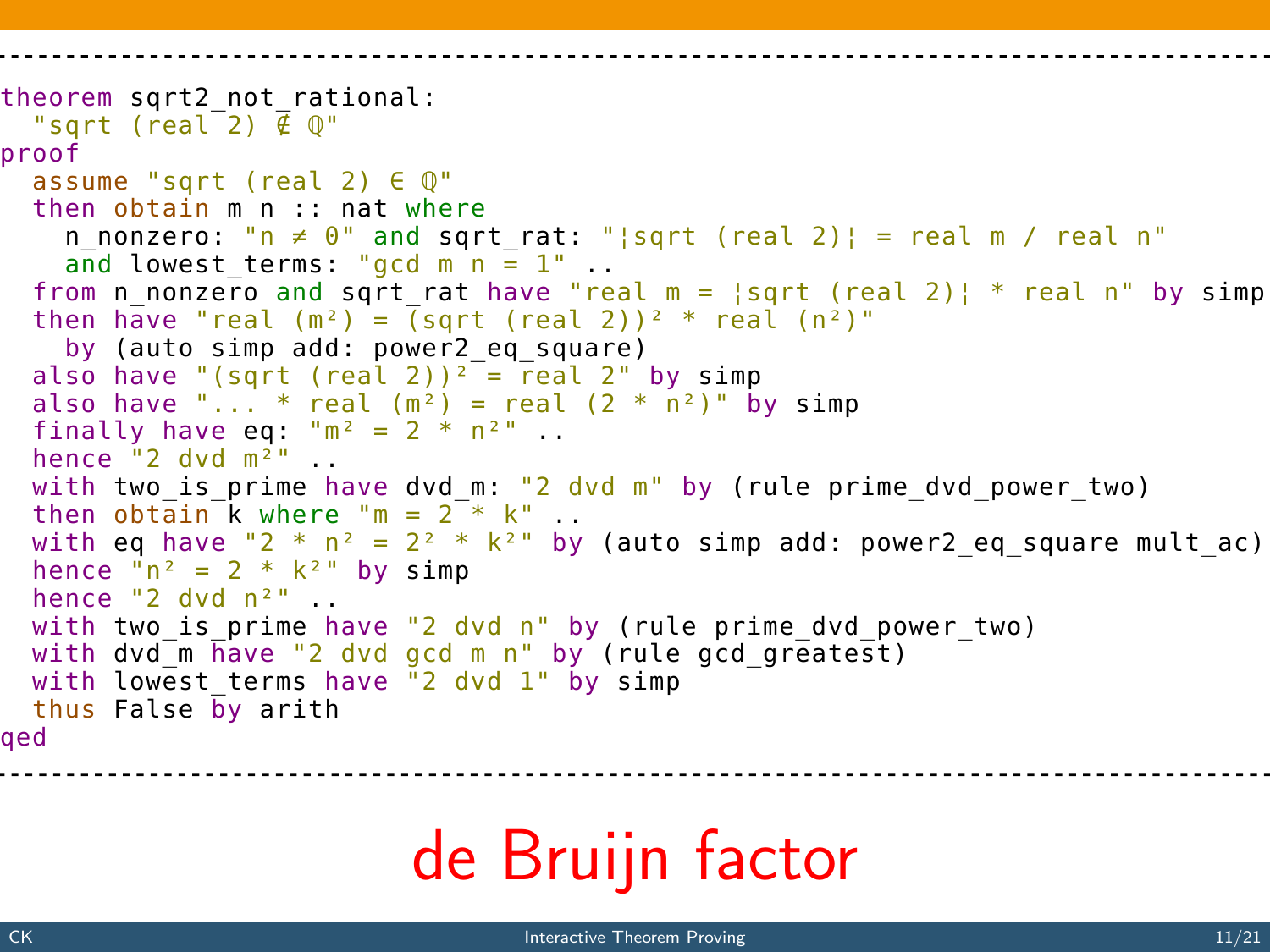```
\therefore W The Irrationality of the Square Root of 2
theorem Th<sub>1</sub>:
 for p being Element of NAT st p is prime holds
 sqrt p is irrational
proof
 Let p be Element of NAT ;
 \overline{A} D \overline{A} D \overline{B} D \overline{B} D \overline{C} D \overline{D} D \overline{D} D \overline{D} D \overline{D} D \overline{D} D \overline{D} D \overline{D} D \overline{D} D \overline{D} D \overline{D} D \overline{D} D \overline{D} D 
 then A2: p > 1 by INT 2: def 4;
 assume sqrt p is rational;
 then consider i being Integer, n being Element of NAT such that
 A3: n \leq 0 and
 A4: sqrt p = i / n and
 A5: for il being Integer
 for nl being Element of NAT st nl \approx 0 & sart p = il / nl holds
 n \leq n1 by RAT_1.9;
 A6: i = (sqrt p) * n by A3, A4, xompLx 1:87;\text{sort } D \geq 0 by SOUARE 1:def 2:
 then reconsider m = i as Element of NAT by A6. mr \rightarrow 3;
 A7: m^2 = ((sqrt p)^2) * (n^2) by A6= p * (n \rightharpoonup 2) by square 1:def 2;
 then p divides m \sim 2 by NAT D:def 3;
 then p divides m bv Al. NEWTON:80:
 then consider ml being Nat such that
 A8: m = p * m1 by NAT D: def 3:
 n \hat{P} = (p * (p * (m1 \hat{P}))) / p by A2, A7, A8, xaypux 1:89
  p * (m1 \t2) by A2, xcMPLX 1:89 ;
 then p divides n \uparrow 2 by NAT D:def 3:
 then p divides n by A1, NEWTON:80;
 then consider nl being Nat such that
 A9: n = p * n1 by NAT D:def 3;
 A10: ml / nl = sqrt p by A2, A4, A8, A9, XCMPLX 1:91;
 A11: n1 \iff 0 by A3, A9;then p * n1 > 1 * n1 by A2, x_{REAL 1:98};
 hence contradiction by A5, A9, A11, A10:
end:
```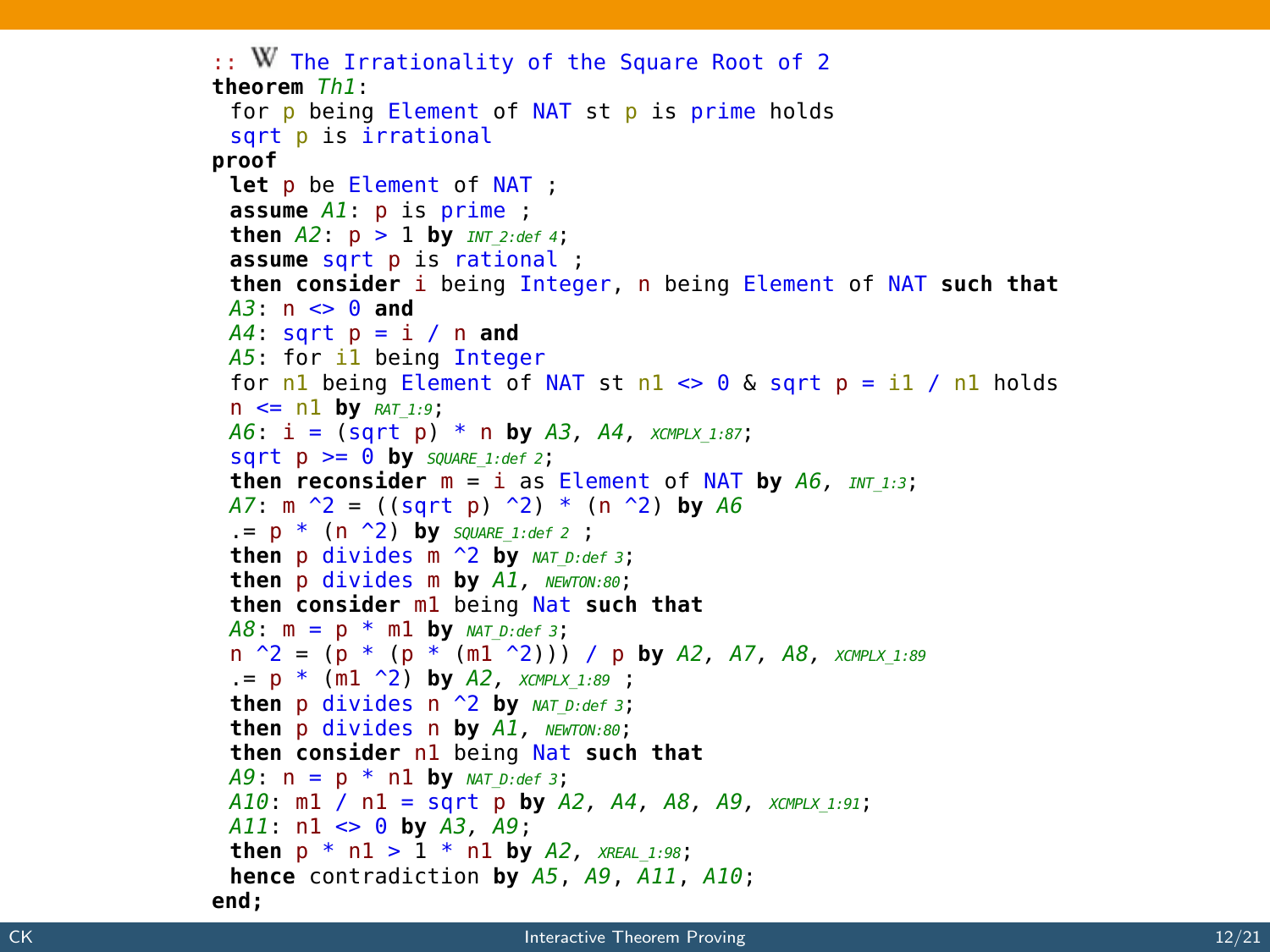# Proof Assistant (2/2)

- Keep track of theories, definitions, assumptions
	- set up a theory that describes mathematical concepts (or models a computer system)
	- express logical properties of the objects
- Interaction proof editing
	- typically interactive
	- specified theory and proofs can be edited
	- provides information about required proof obligations
	- allows further refinement of the proof
	- often manually providing a direction in which to proceed.
- Automation proof search
	- various strategies
	- decision procedures
- Proof checking
	- checking of complete proofs
	- sometimes providing certificates of correctness
- Why should we trust it?
	- small core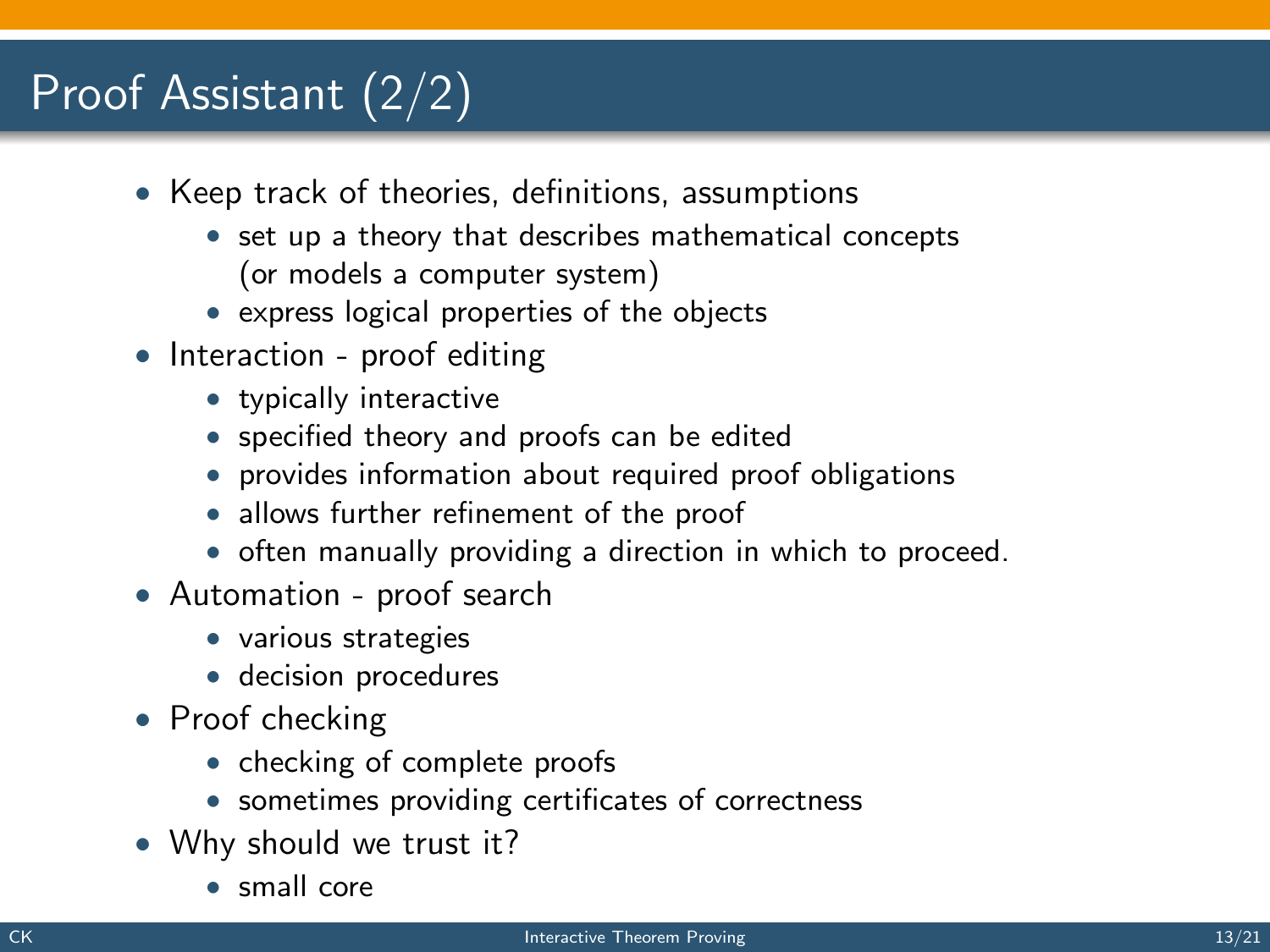# Can a Proof Assistant do all proofs?

### Decidability!

- Validity of formulas is undecidable
- (for non-trivial logical systems)

#### Automated Theorem Provers

- Specific domains
- Adjust your problem
- Answers: Valid (Theorem with proof)
- Or: Countersatisfiable (Possibly with counter-model)

#### Proof Assistants

- Generally applicable
- Direct modelling of problems
- Interactive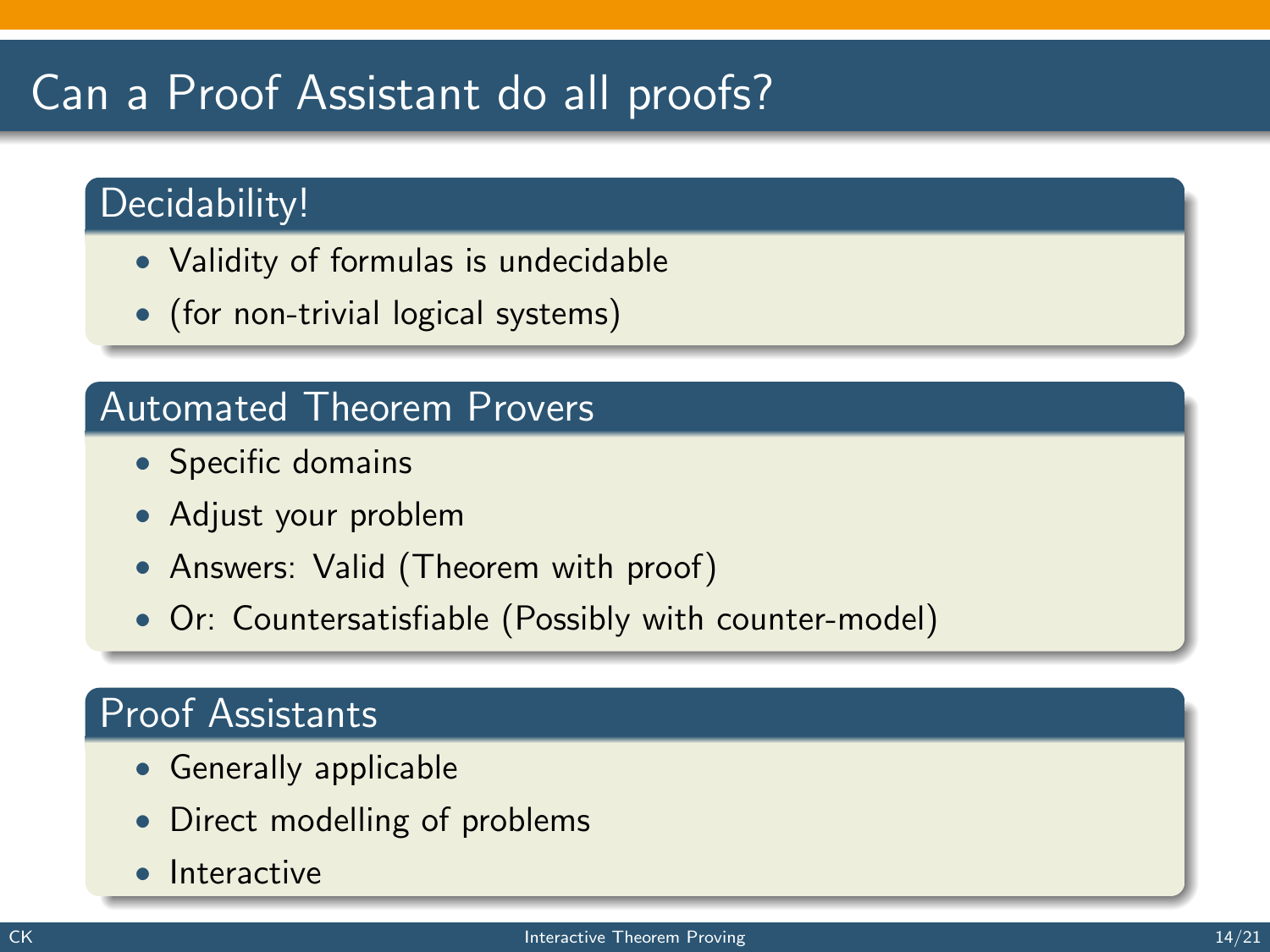#### Computer Algebra

- Solving equations, simplifications, numerical approximations
- Maple, Mathematica, . . .

### Model Checkers

- Space state abstraction
- Spin, Uppaal, . . .

#### ATPs

- Built in automation (model elimination, resolution)
- ACL2, Vampire, Eprover, SPASS, ...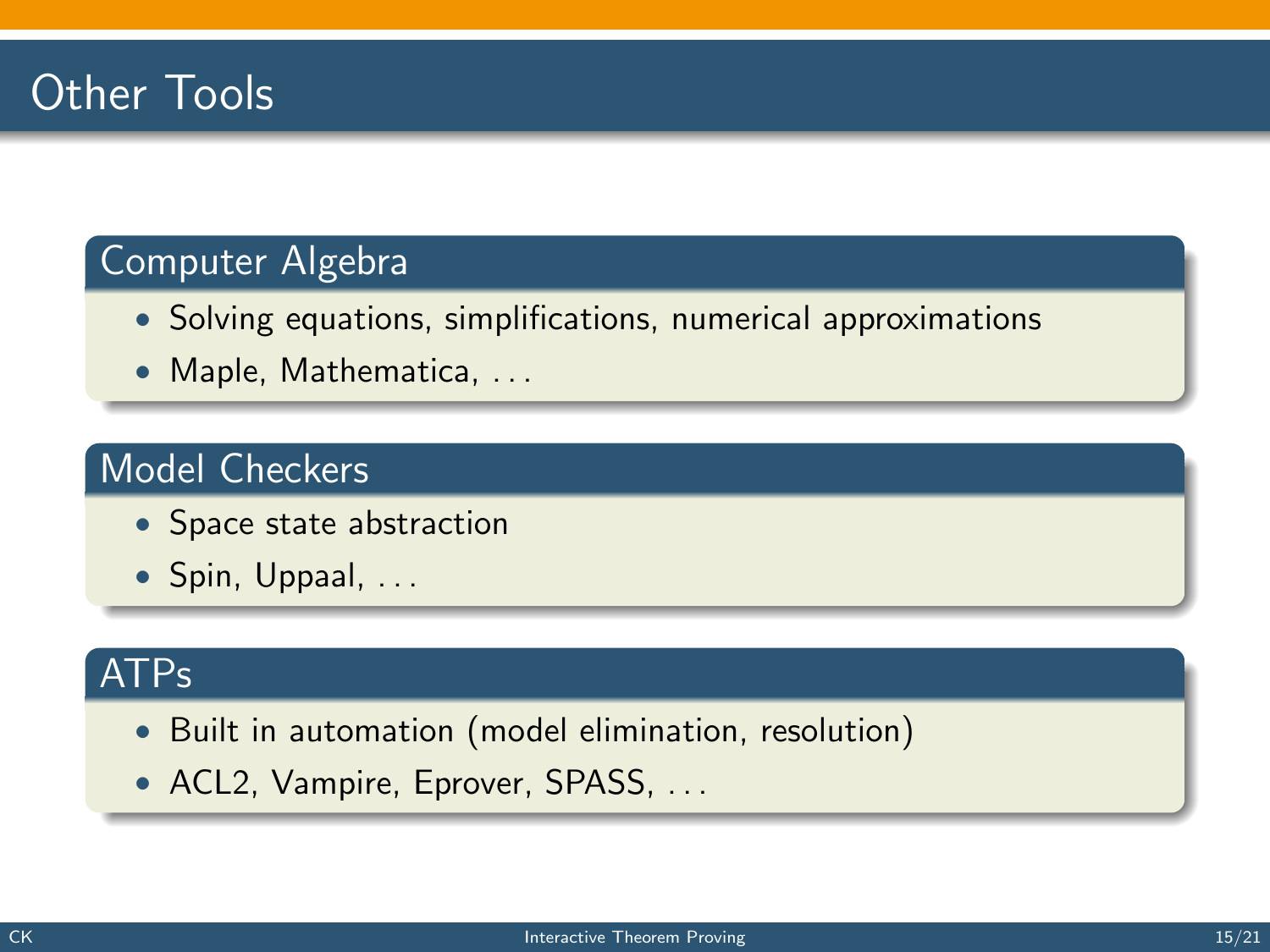### Users of Proof Assistants

#### Computer Science

- Modelling and specifying systems
- Proving properties of systems
- Proving software correct

#### **Mathematics**

- Defining concepts and theories
- Proving (mostly verifying) proofs
- (currently less common)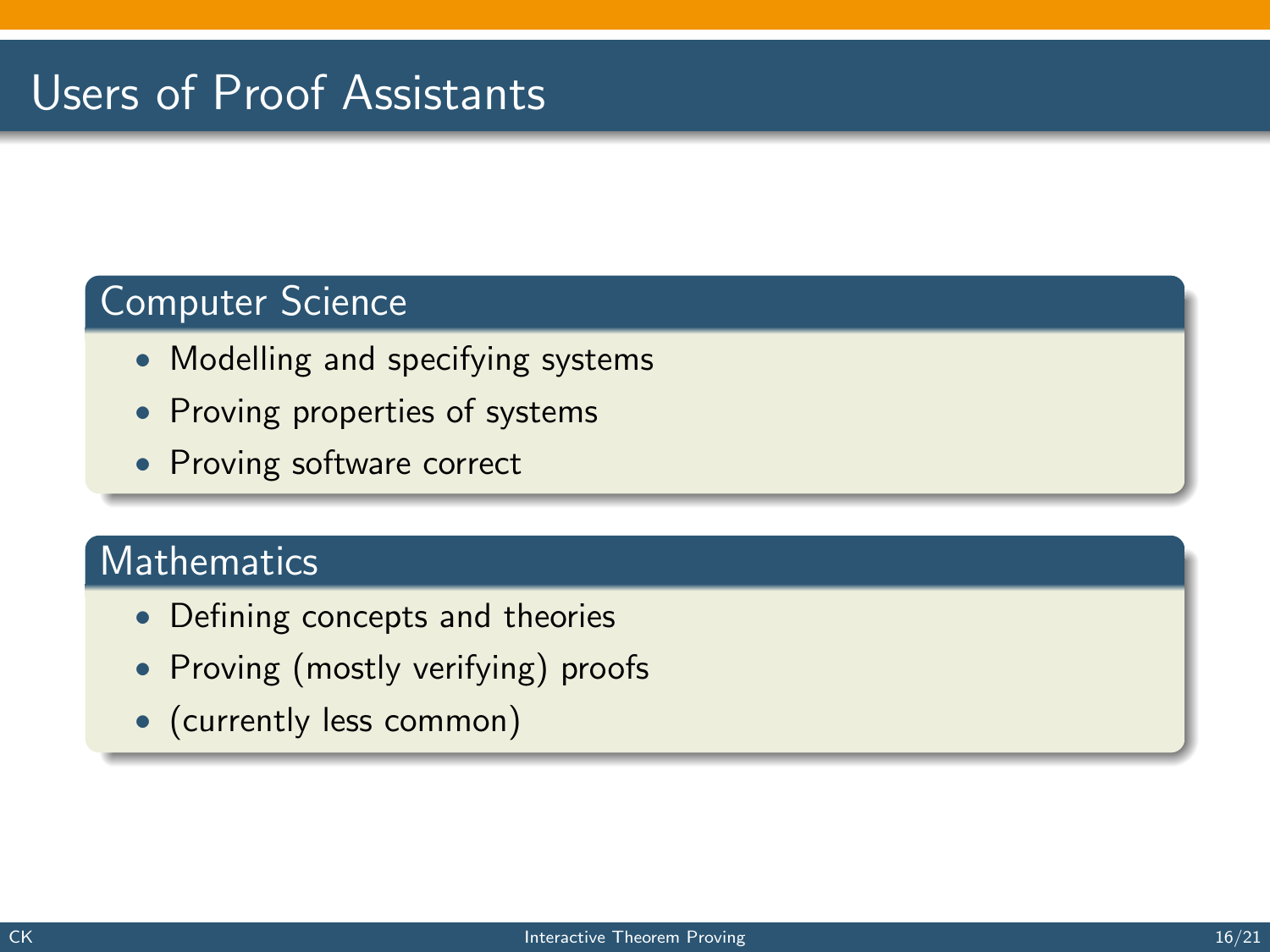### Theorems and programs that use ITP

#### Theorems

- Kepler Conjecture (2014)
- 4 color theorem
- Feit-Thomson theorem (2012)

### **Software**

- Processors and Chips
- Security Protocols
- Project Cristal (Comp-Cert)
- L4-Verified
- Java Bytecode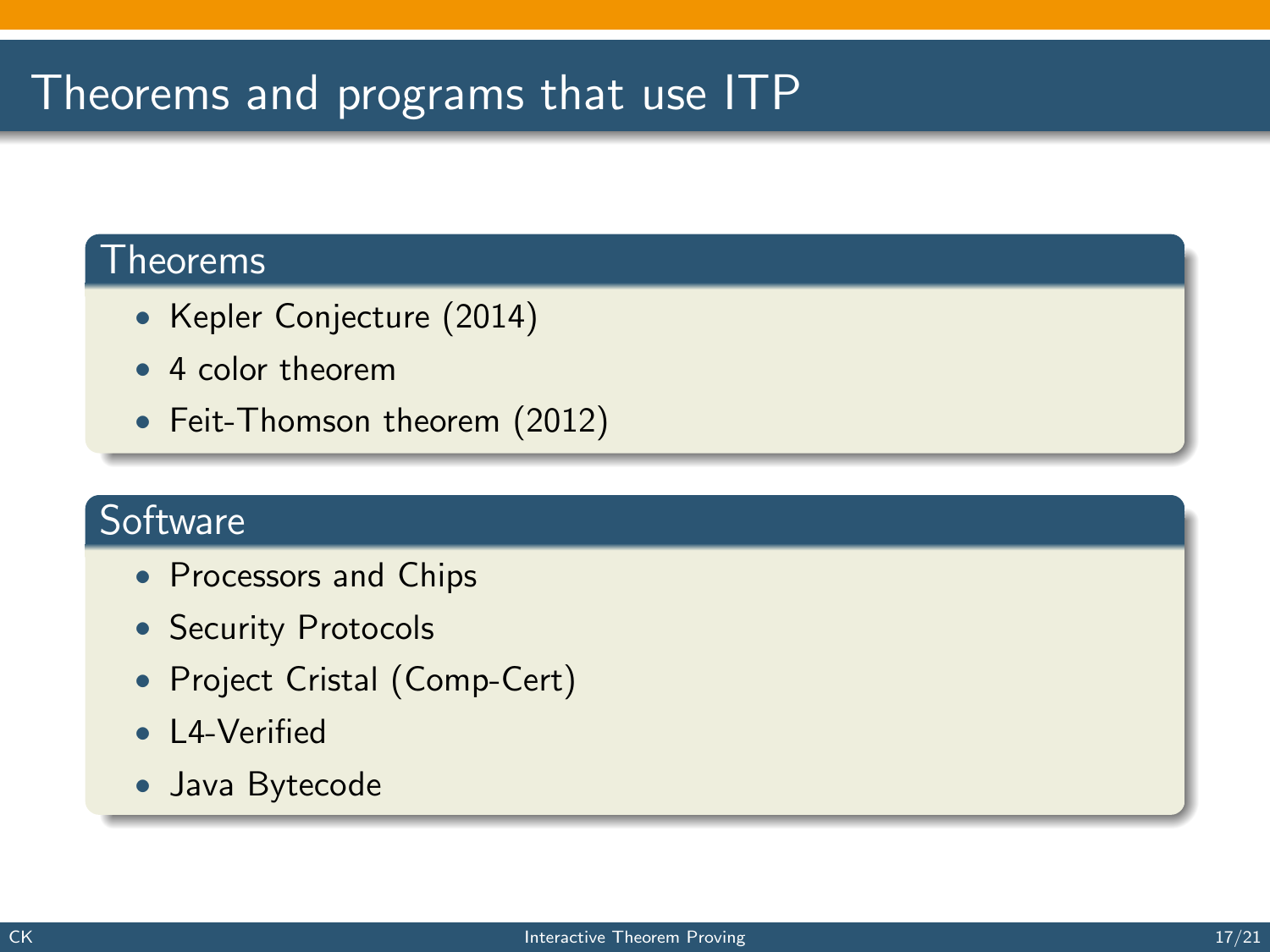# History of Proof Assistants

### $\lambda$ -calculus (Church, 1940)

- Simple Type Theory
- Higher-Order Logic

### Formulas as Types (Curry-Howard, de Bruijn)

- Proofs as Terms
- Reduce Proof Checking to Type Checking

#### Automath

• First implementation

### LCF (Milner)

• ML programming language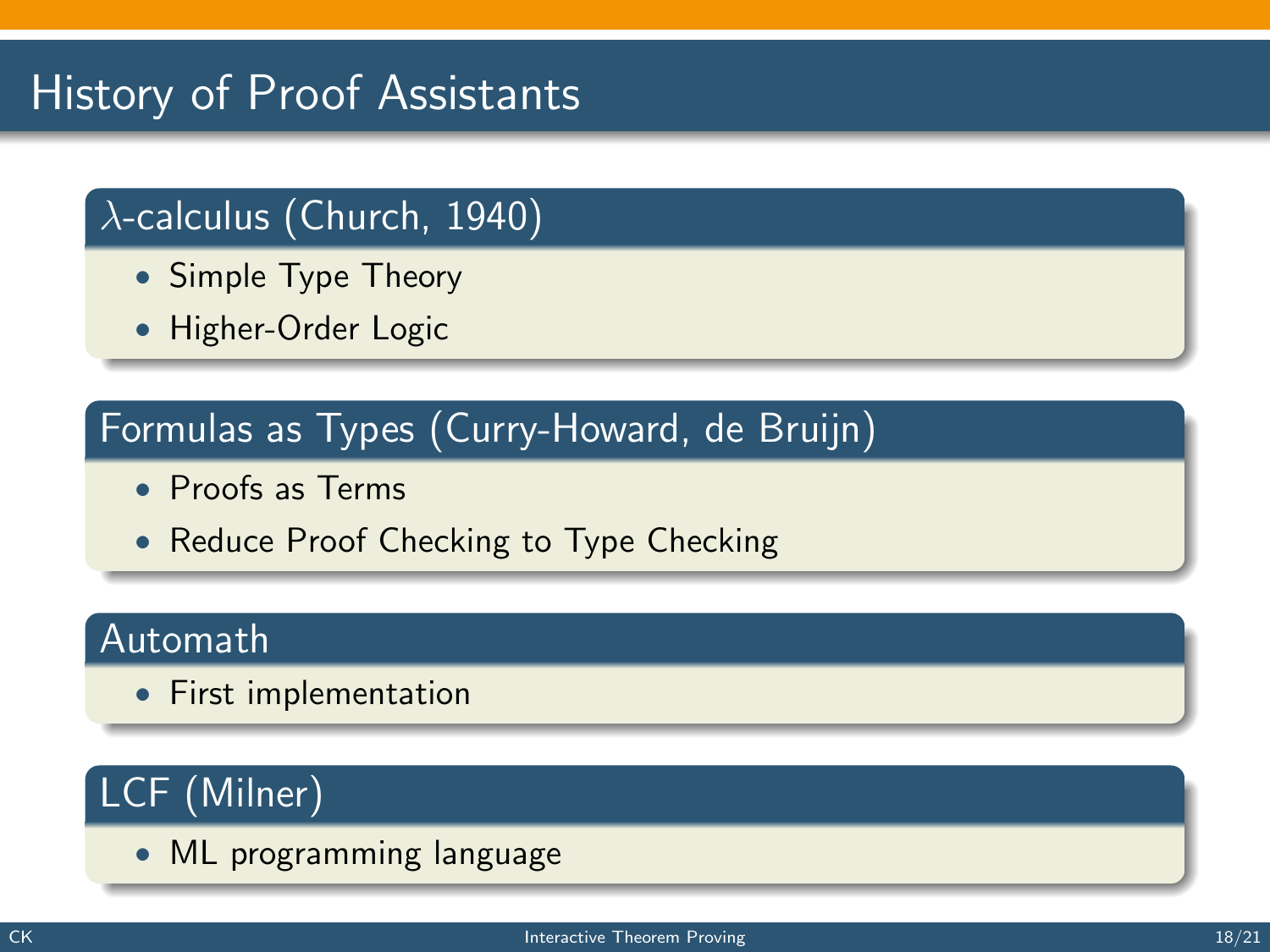### Multitude of Proof Assistants

#### Characterized by various

- Foundations
- Interaction models
- Automation strategies
- Libraries
- Size of trusted core

#### **Examples**

• HOL (HOL4, HOL-Light, ProofPower, HOL0), Mizar (and variants), PVS, Coq, Otter/Ivy, Isabelle/Isar (HOL, ZF, CTT, . . . ), Alfa/Agda, ACL2, IMPS, Metamath, Theorema, Lego, Nuprl, Ωmega, B method, Minlog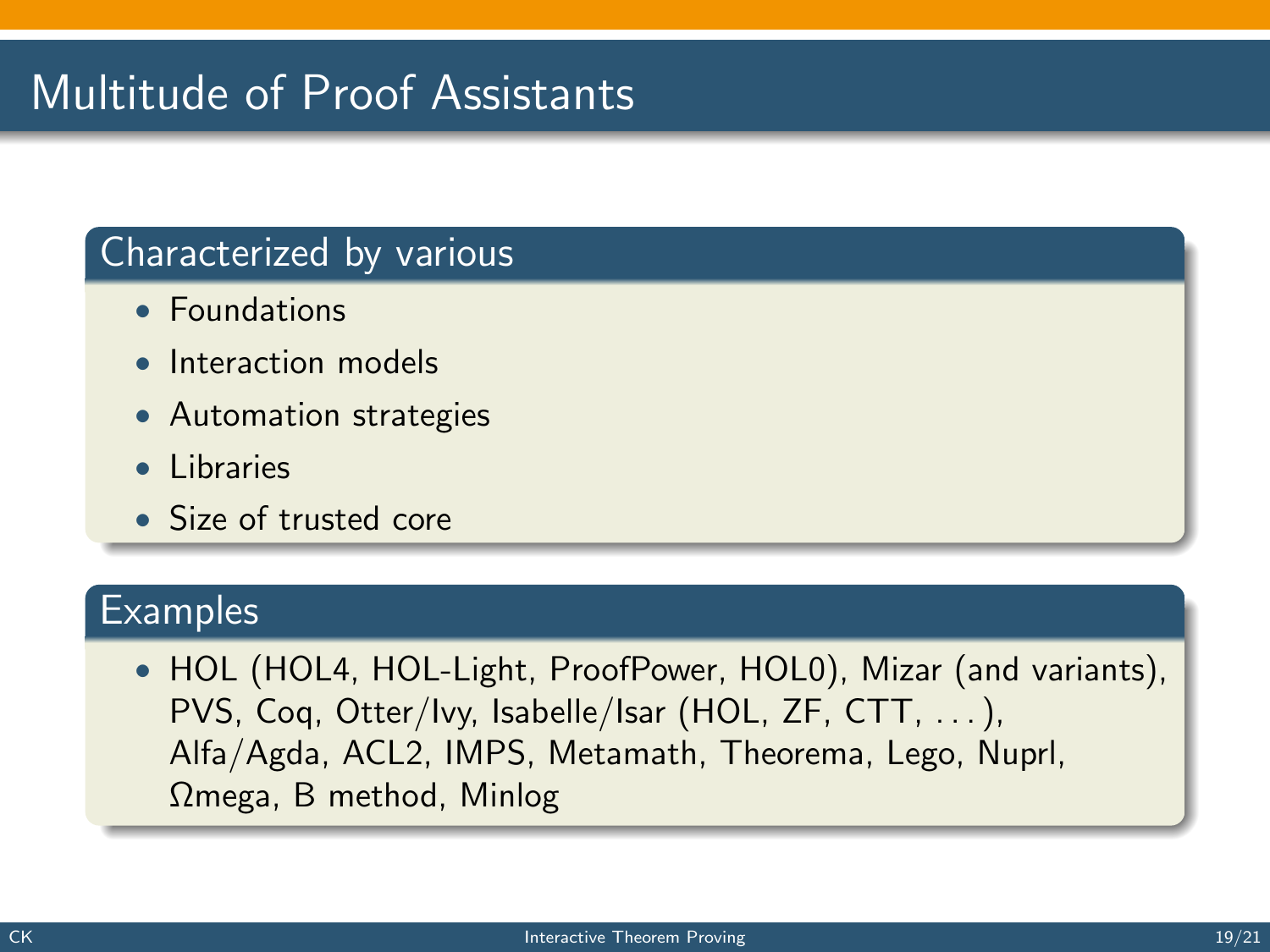## Coverage of Basic Mathematics

| Freek Wiedijk's list of 100 theorems |    |
|--------------------------------------|----|
| <b>HOL Light</b>                     | 86 |
| Mizar                                | 62 |
| Coq                                  | 60 |
| <b>Isabelle</b>                      | 56 |
| MetaMath                             | 44 |
| ProofPower                           | 42 |
| nqthm/ACL2                           | 18 |
| <b>PVS</b>                           | 16 |
| NuPRL/MetaPRL                        | 8  |
| any                                  | 91 |

<http://www.cs.ru.nl/~freek/100/>